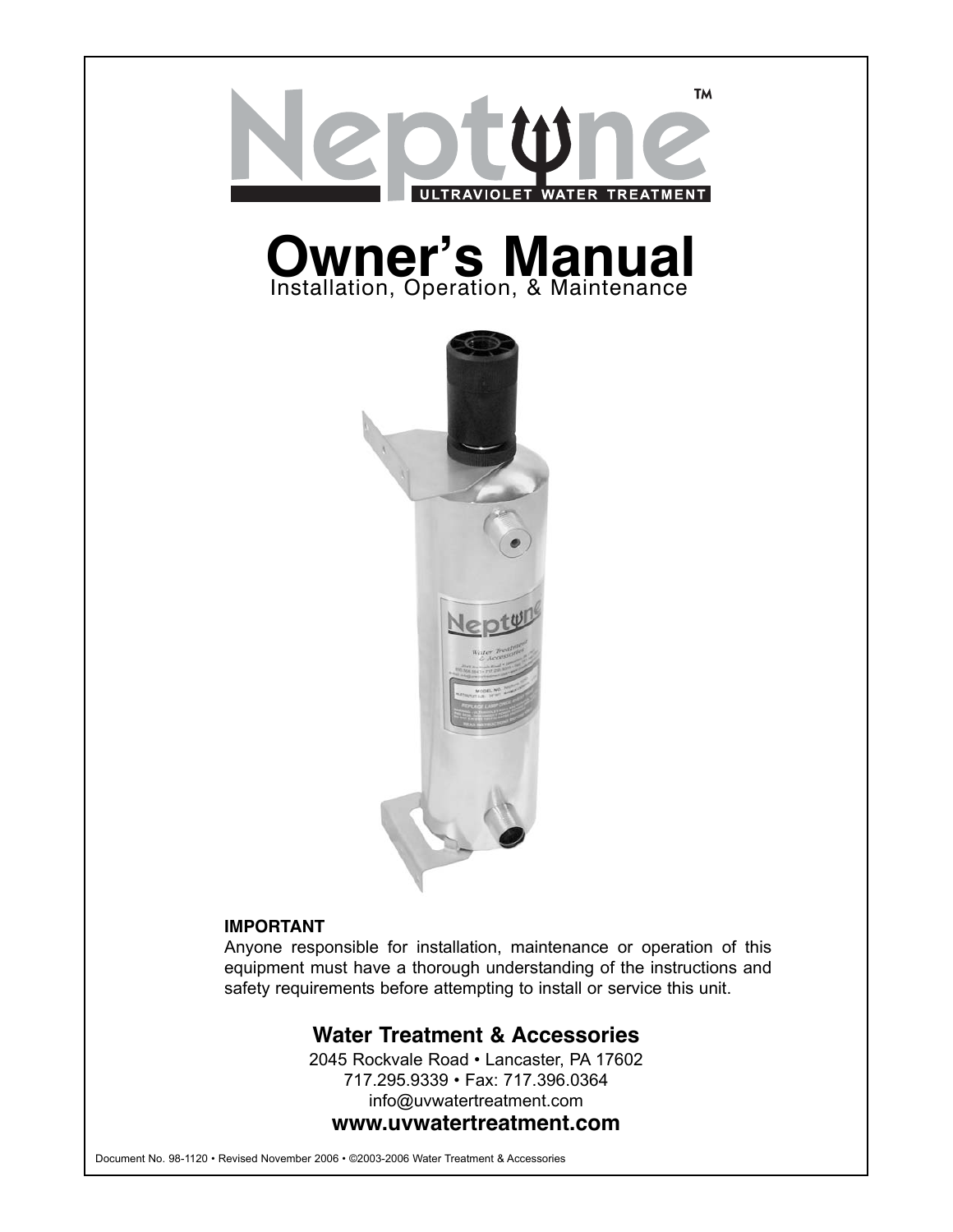## *Model Types*

- **Neptune**<sup>TM</sup> 1010, 1020 and 1030 6 GPM Maximum Flow Rate
- **Neptune**<sup>™</sup> 2010, 2020 and 2030 8 GPM Maximum Flow Rate
- **Neptune**<sup>™</sup> 3010, 3020 and 3030 12 GPM Maximum Flow Rate
- **Neptune**<sup>™</sup> 5020 and 5030 20 GPM Maximum Flow Rate

Thank you for selecting Water Treatment & Accessories' water disinfection system. Our **Neptune**TM ultraviolet water treatment equipment effectively kills bacteria and is designed to meet primary requirements for bacteria reduction in potable water supplies. These ultraviolet systems feature a disinfection chamber manufactured from, type 304, stainless steel that is constructed using plas-

ma arc fusion welding. The end cap has a stainless steel threaded nipple, through which the quartz sleeve is inserted. The quartz sleeve is specially designed for maximum ultraviolet transmission, which maximizes disinfection efficiency. The quartz

sleeve is held in place by using an o-ring seal, Teflon® backup washer and tightening the gland nut.

The ultraviolet lamp is inserted into the quartz sleeve, is operated by a plug-in style, ballast and secured by a translucent plug. The ballast features an LED lamp status indicator.

The inlet/outlet fittings for models 1000, 2000 and 3000 are 3/4-inch male NPT and the fittings for model 5000's are 1-inch male NPT.

A flow control is installed in the outlet fitting. The flow control limits the flow to the rated capacity of the system. All models can be mounted either horizontally or vertically. Vertical mounting allows for the inlet and outlet ports to face either left or right for optimum installation flexibility.

## *Applications*

#### **Ultraviolet Germicidal Disinfection**

Water Treatment & Accessories' ultraviolet disinfection units are designed to destroy microorganisms in water supplies.

Approximately 95% of the ultraviolet energy emitted by the germicidal lamp is at the mercury resonance line of 254 nanometers (nm). This wavelength is in the region of maximum germicidal effectiveness and is highly effective against microorganisms (deactivates the DNA, destroying their ability to multiply and cause disease).

Water Treatment & Accessories' germicidal disinfection units meet or exceed minimum dosages of 16,000 microwatt seconds per square centimeter.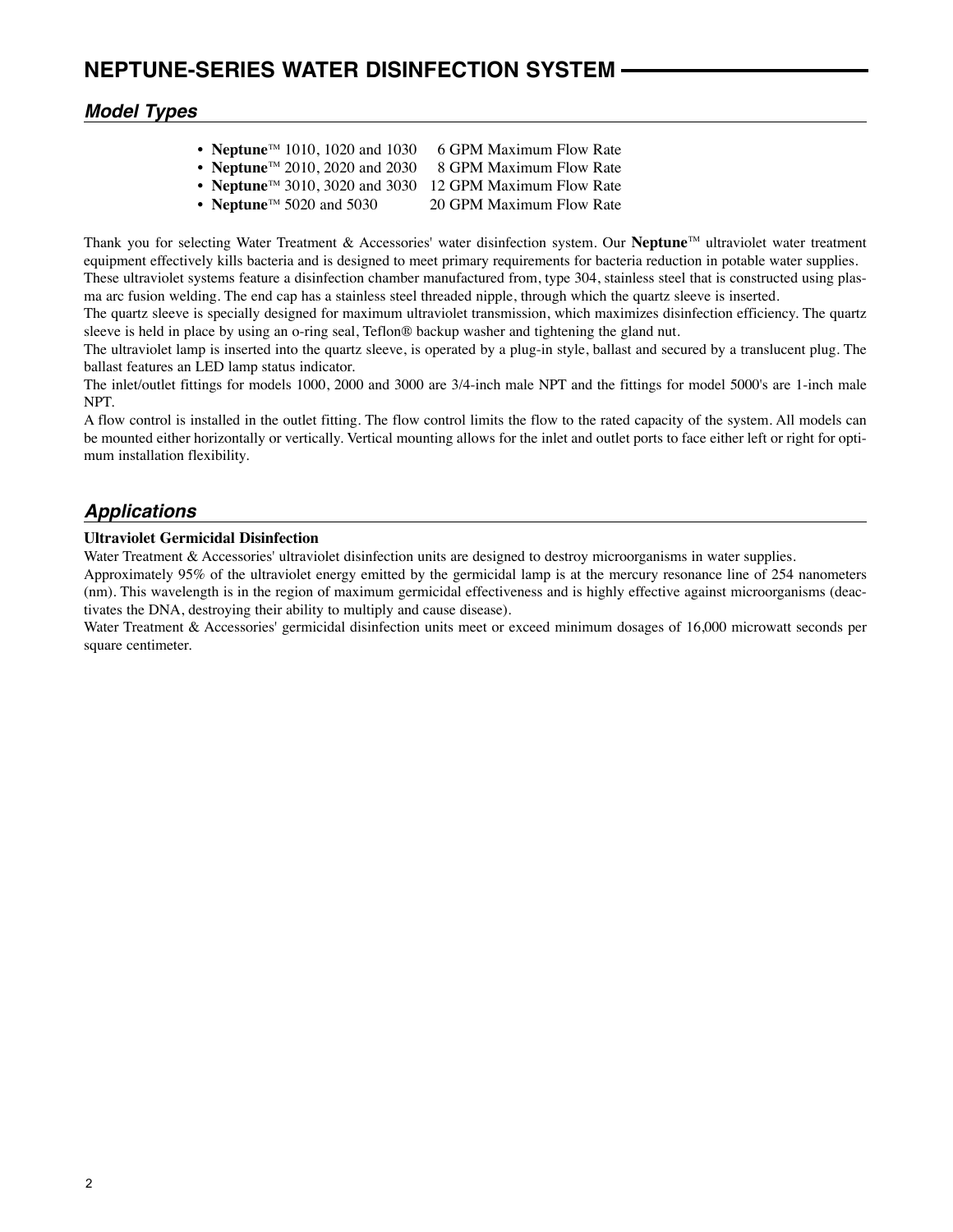# **SAFETY WARNINGS**

All personnel should be alerted to the potential hazards indicated by the product safety labeling on this unit.

• The following conventions are used to indicate and classify precautions in this manual and on product safety labeling. Failure to observe precautions could result in injury to people or damage to property.



• Product safety labels should be periodically inspected and cleaned, as necessary, to maintain good legibility. Always replace illegible safety labels. Contact distributor to obtain replacement safety labels.

# **SAFETY INSTRUCTIONS**

**WARNING: To guard against injury, basic safety precautions should be observed, including the following: !**

- **1.** Read and follow **ALL** safety instructions.
- **2.** Do not use this water purifier for other than its intended purpose as described in this manual.
- **3.** Do not alter design or construction.
- **4. DANGER: To prevent the risk of severe or fatal electrical shock, special precautions must be taken since ! water is present near electrical equipment. Always disconnect power before performing any maintenance.**
- **5. WARNING: Always depressurize unit before servicing. !**
- **6. WARNING: Avoid exposure to direct or strongly reflected germicidal ultraviolet rays. ! Germicidal ultraviolet rays are harmful to the eyes and skin.**
- **7.** Intended for indoor use only. The water purifier should be protected from the elements and from temperatures below freezing.
- **8.** Do not operate water purifier if lamp cable or plug is damaged.
- **9.** Electrical power supplied, to the water purifier, must match power requirements listed on the water purifier.
- 10. **A** CAUTION: Do not operate without proper electrical ground.
- **11.** Do not exceed water purifier's maximum rated flow capacity.
- **12.** Do not exceed maximum operating pressure of 125 PSI.
- **13.** Read and follow all notices and warnings on the water purifier.
- **14.** Only authorized personnel possessing a strong understanding of the information in this manual should attempt to work on this equipment.
- **15.** If you have any questions relating to proper maintenance or operating procedures, contact the distributor before servicing unit.
- **16. SAVE THESE INSTRUCTIONS.**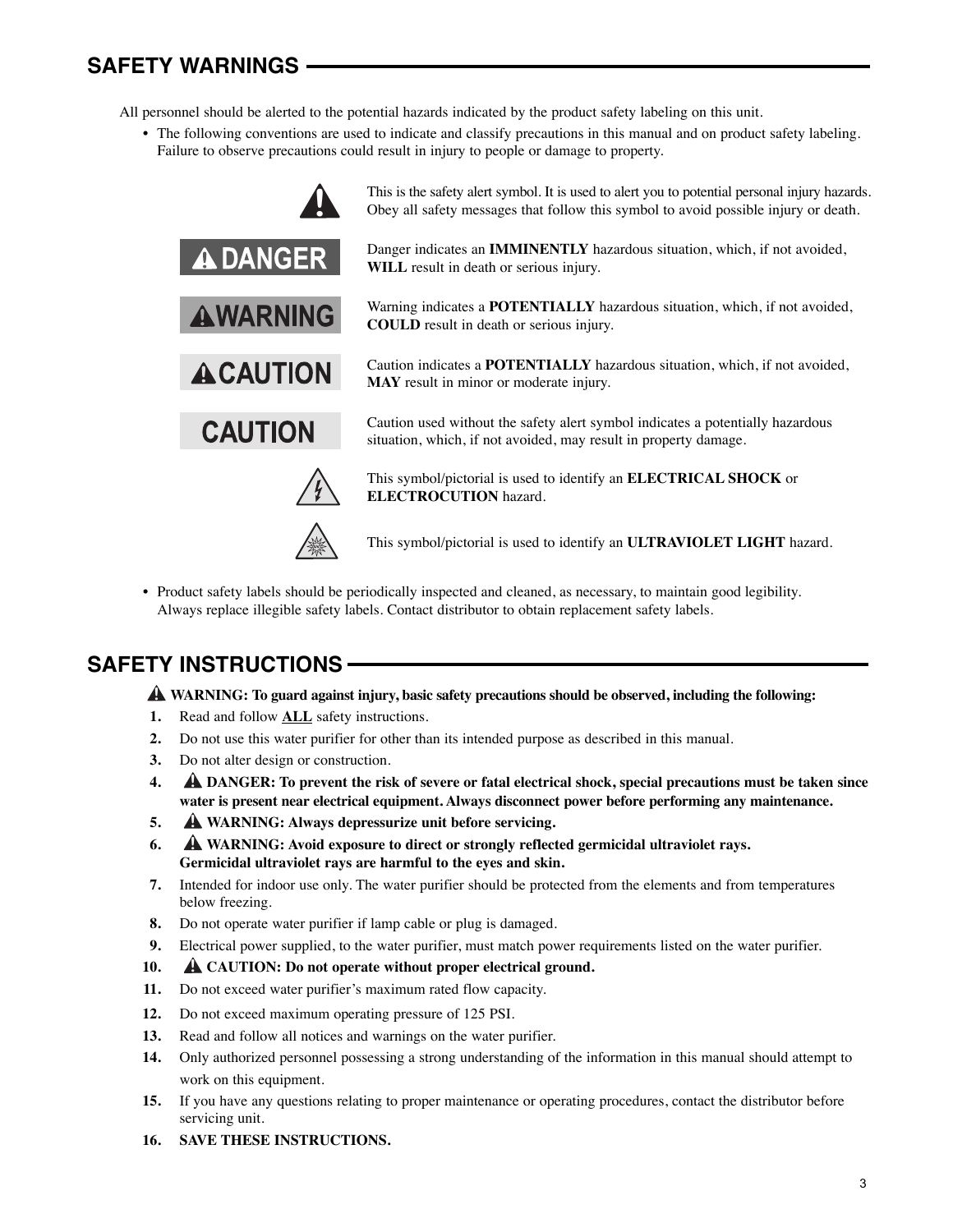## **IMPORTANT: Please regard the following seriously. Failure to comply will affect your safety or system performance, and can invalidate your warranty**.

## *Water Quality*

Water quality plays a major role in the transmission of germicidal ultraviolet rays. It is recommended that the water does not exceed the following maximum concentration levels, before ultraviolet application:

| Turbidity               | 5 NTU       | Maximum |
|-------------------------|-------------|---------|
| <b>Suspended Solids</b> | $10$ mg/l   | Maximum |
| Color                   | None        | Maximum |
| Iron                    | $0.3$ mg/l  | Maximum |
| Manganese               | $0.05$ mg/l | Maximum |
| Ph                      | $6.5 - 9.5$ | Maximum |
| <b>Hardness</b>         | 6 Grains    | Maximum |

#### **RECOMMENDED MAXIMUM CONCENTRATION LEVELS**

Effectively treating water with higher concentration levels than listed above can be accomplished, but may require added measures to improve water quality to treatable levels.

## *Preparation*

- **1.** Remove the **Neptune**<sup>™</sup> ultraviolet water treatment system from it's shipping carton.
- **2.** Carefully inspect all packing materials to prevent the loss of accessories, mounting hardware, spare parts or instructions.
- **3.** Components included with your system are:
	-
	- 1 Germicidal Ultraviolet Lamp 1 Bracket Nut
	-
	-
	-
	- 1 Teflon® Washer 1 Warranty Card
	- 1 Static Gland Nut
	- 1 Disinfection Chamber 2 Mounting Brackets (Upper & Lower)
		-
	- 1 Plug-in Style Ballast 1 Portable Electronic Surge Suppressor
	- 1 Quartz Sleeve 1 7/16" Diameter Rubber Ball
	- 1 O-Ring 1 Owner's Manual
		-
- **4.** Carefully inspect all components for damage, report all damage immediately. Do not assemble or operate if there is any damage, visible or suspected.
- **5.** The lamp and quartz sleeve are packed separately. Keep these items aside until ready for installation. When installing, avoid touching glass with bare hands. Oils deposited, from fingers, on the glass could effect ultraviolet transmission.

## *Location*

- **1.** The **Neptune**<sup>TM</sup> unit should be located in a dry, well lit area
- **2.** The **Neptune**<sup> $M$ </sup> unit is intended for indoor use only. The ultraviolet unit should be protected from the elements and to temperatures below freezing. Ambient temperatures in the area surrounding the ultraviolet unit should be between 40° - 90°F.
- **3.** Choose a location for your **Neptune**<sup>TM</sup> unit isolated from vibration. Vibration of ultraviolet unit will damage lamp and lead to premature system failure.
- **4.** Install the unit after all other water treatments and as close as possible to the point of use.
- **5.** The **Neptune**<sup>™</sup> unit is designed to mount in either a horizontal or vertical position; vertical mounting, with the gland end up, is preferred. The quartz sleeve and lamp are removed from the gland end. Allow a service area of at least one chamber length, from the gland end, for lamp and quartz sleeve removal.
- **6.** The ballast supplied with your **Neptune**™ unit has a lamp cable approximately 5-feet long. The unit should be located within 4-feet of a properly grounded, electrical outlet and mounted in such a way as to prevent any strain on the lamp cable or lamp. The ballast should not be mounted under any source of moisture or condensation and in such a way as to prevent water leaking onto the ballast.
- 4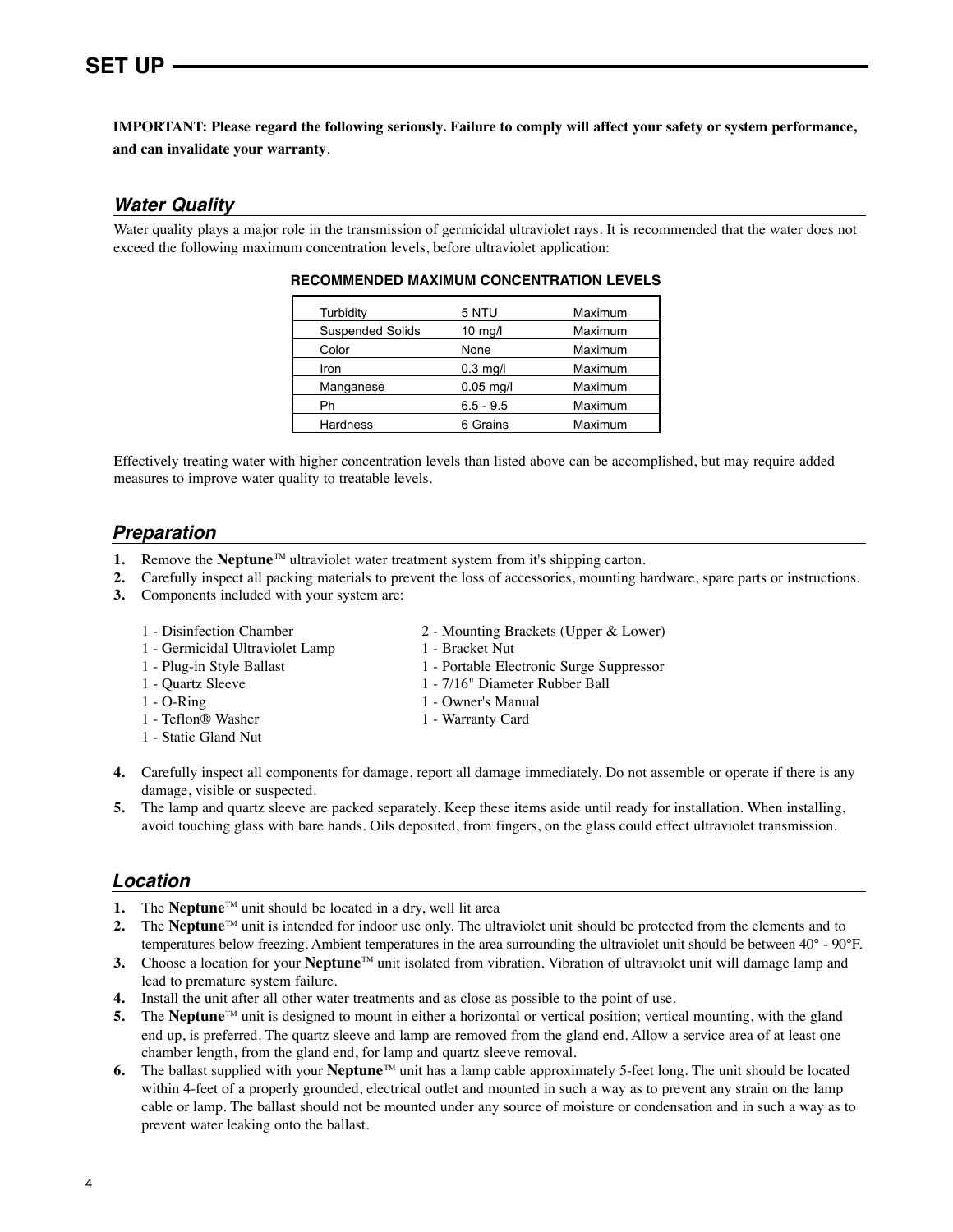## *Location Continued*

- **7.** Flow direction (when mounted vertically) enters the unit through the lower fitting and exits through the upper fitting. The flow control is mounted in the upper (outlet) fitting.
- **8.** If your system is subject to water hammer conditions, it is recommend that you install a water hammer suppressor. Water hammer may cause damage to the o-ring seal.
- **9.** CAUTION: As with any water handling device, the **Neptune**™ should be located in an area where any possible condensation or leakage from the unit, any accessory and/or plumbing will not result in damage to the area surrounding the unit. For added protection, it is recommended that a suitable drain pan be installed under the unit. The drain pan must be plumbed to an adequate, free flowing, drain to prevent water damage in the event of a leak. There are numerous leak detection/flood stop devices, available on the market today, designed to stop the flow of water, reducing the chance of water damage due to leakage. For more details regarding leak prevention and/or limiting damages due to leaks, please contact your supplier or Water Treatment & Accessories.

## *Installation*



#### **Figure 1 - Recommended Installation**

**Note: The use of components shown above or in combinations as stated below, but not originally supplied with the Neptune**TM **System, are recommended for a safe, effective and easily maintained installation.**

- **1.** Mount the unit using the brackets provided. The unit should be mounted properly to support the disinfection chamber while eliminating possible strain on the mating fittings.
- **2.** The unit must be connected to the cold water line only. Inlet water temperature should not exceed 100°F.
- **3.** It is recommended that a 5-micron sediment filter be installed, in line, prior to the disinfection system. The sediment filter will stop or trap any particulates from entering the disinfection system.
- **4.** It is recommended that shut-off valves be installed on both the inlet and outlet sides of the unit for servicing. Shut-off valves allow the unit to be isolated from the water supply, which is required when removing the quartz sleeve.
- **5.** Unions should be installed on both the inlet and outlet of the unit; this will allow easy removal from the plumbing. Apply Teflon® tape to threads of inlet and outlet ports to ensure a tight seal.
- **6.** When all plumbing connections are complete proceed to "**Installation of Quartz Sleeve**".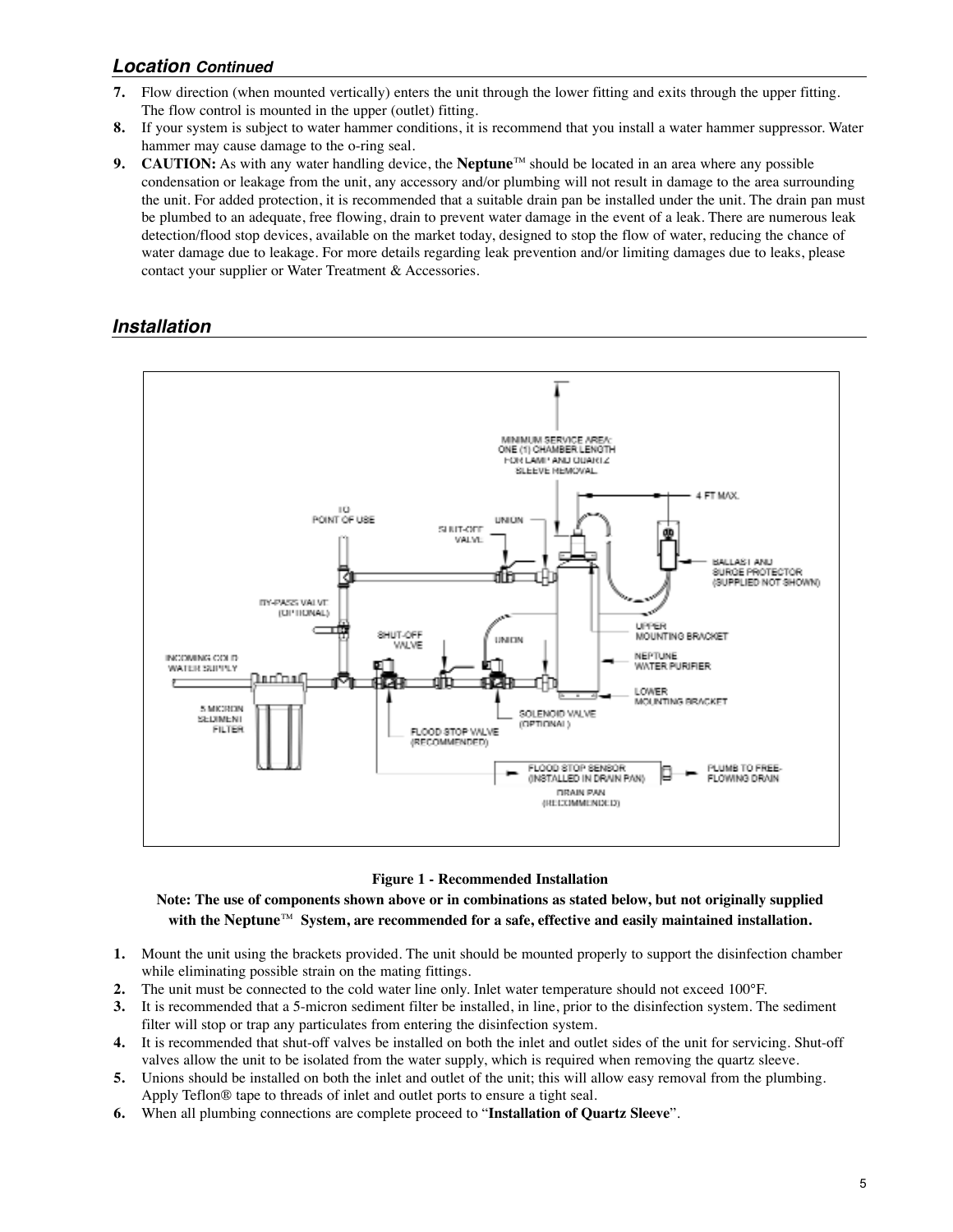

**Figure 2 - Quartz Sleeve Installation**

The quartz sleeve surrounds the lamp and prevents water from contacting the lamp and electrical connection.

#### $\hat{}$  CAUTION: Quartz sleeve is fragile. Take care when removing it from the shipping carton.

- Care should be taken that fingerprints are not left on the quartz sleeve. Handle quartz sleeve with clean cotton gloves.
- Install the quartz sleeve as follows:
- **1.** Slowly and carefully slide the quartz sleeve through the static gland nipple, until it rests on the bottom of the chamber.
- **2.** Place the o-ring over the end of the quartz sleeve and push the o-ring down the quartz sleeve until it is seated against the static gland nipple.
- **3.** Place the Teflon® washer, over quartz sleeve, until it rests on o-ring.
- **4.** Install the static gland nut over quartz sleeve and onto the static gland nipple. Be careful when installing static gland nut.
- **5.** Firmly tighten the static gland nut by hand. Hand tightening will provide the required seal. **NEVER USE PLIERS, CHANNEL LOCKS® OR OTHER HAND TOOLS.**
- **6.** After tightening the static gland nut, and all other plumbing connections, open the outlet shut-off valve. Open a faucet at the downstream from the system. Slowly open the inlet shut-off valve, flushing out remaining air. Close the outlet valve and slowly open inlet valve fully. Check for leaks.
- **7.** If the unit leaks, make sure that the static gland nut is firmly tightened. **DO NOT** use sealing compounds to stop the leak! If the leak continues, close the inlet shut-off valve; release the pressure on the unit and drain. Inspect the quartz sleeve and o-ring for damage. Carefully reassemble the o-ring, Teflon® washer and tighten static gland nut. Be sure the o-ring is placed on quartz sleeve **BEFORE** the Teflon® washer. Re-pressurize unit and check for leaks.
- **8.** If no leaks occur, proceed to "**Installation of the Ultraviolet Lamp**".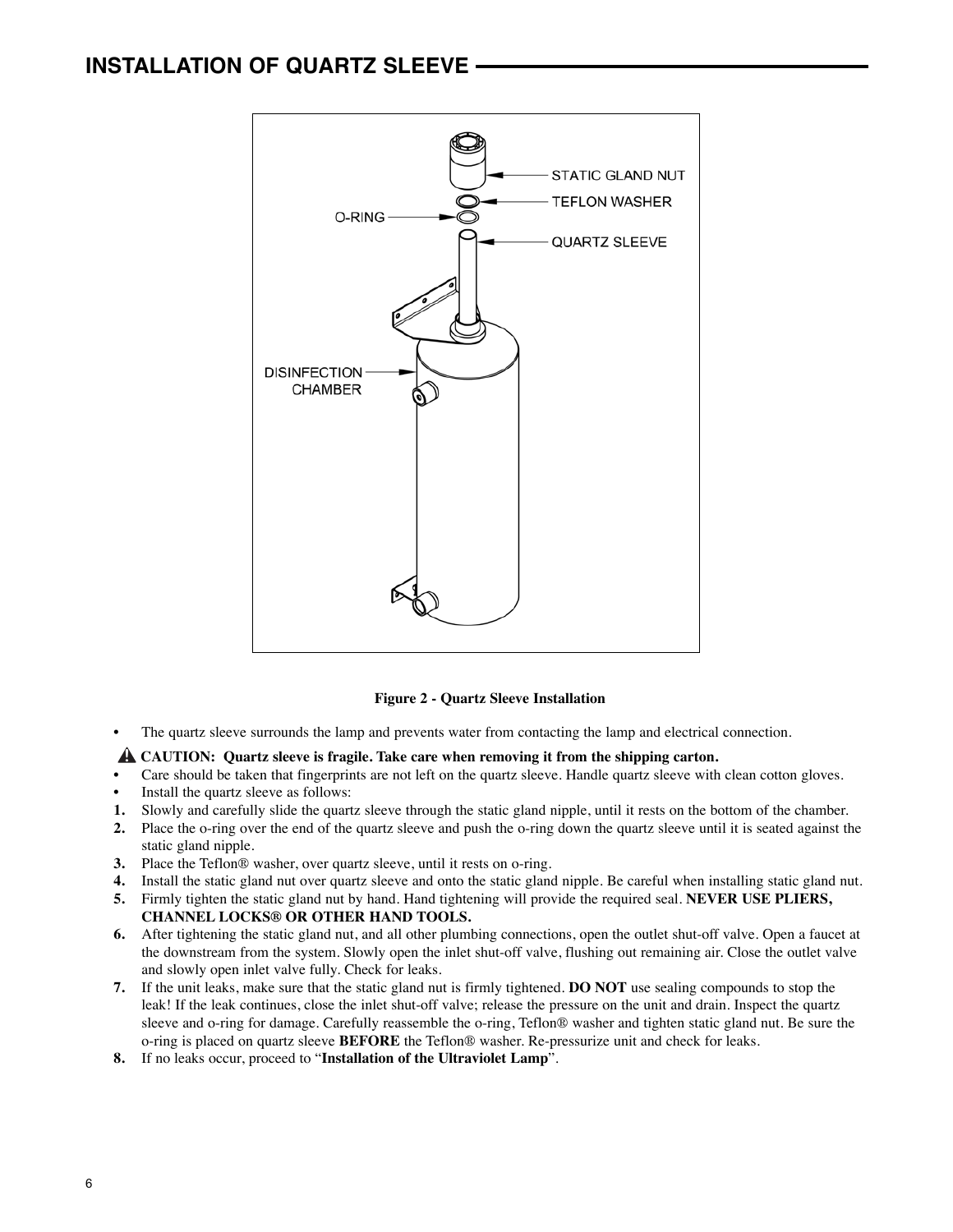

**Figure 3 - Lamp Installation**

**CAUTION: Improper lamp installation will cause damage to the rim and/or closed end of the quartz sleeve. DO !NOT drop the lamp into the quartz sleeve.**

**DANGER: Shock hazard. Damage to the closed end of the quartz sleeve, will allow water, under pressure, to fill ! the quartz sleeve.**

- Included with this ultraviolet system is a 7/16" diameter rubber ball; this rubber ball is placed in the bottom of the quartz sleeve **BEFORE** the lamp is installed. The ball acts as a "shock absorber" and will help prevent damage to the closed end of the quartz sleeve if the lamp were to be dropped into the quartz sleeve.
- Care should be taken that fingerprints are not left on the ultraviolet lamp. Handle the lamp with clean cotton gloves.

**CAUTION: Ultraviolet lamps are easily damaged and may cause injury if broken. Exercise care when handling lamps. !**

- **1.** Locate and remove the ultraviolet lamp from its packing carton.
- **2.** Remove any paper and/or warning tags.
- **3.** Locate the 7/16-inch rubber ball and place it into the quartz sleeve.
- **4.** Attach the lamp connector; make sure the connector is fully seated on the ultraviolet lamp.
- **5.** Carefully slide lamp into the quartz sleeve.
- **6.** Lower, **DO NOT DROP**, the ultraviolet lamp into the quartz sleeve so that the lamp is resting on the rubber ball at the bottom of the quartz sleeve.
- **7.** Due to the possibility of quartz sleeve damage, when installing the lamp, it is advisable to re-check the unit for leaks after installing the lamp.
- **8.** If no leaks occur, install the translucent retaining plug into the gland nut and hand tighten.
- **9.** Plug electronic surge suppressor (supplied) into a properly grounded outlet.
- **10.** Plug ballast in the surge protector. The system should now be operational.

**WARNING: Avoid exposure to direct or strongly reflected germicidal ultraviolet rays. Germicidal ultraviolet rays ! are harmful to the eyes and skin.**

## *System Disinfection*

• Local public health authorities recommend system disinfection after the addition of appliances to a water system. Follow the recommendations of your state and local public health authorities, in regard to system disinfection.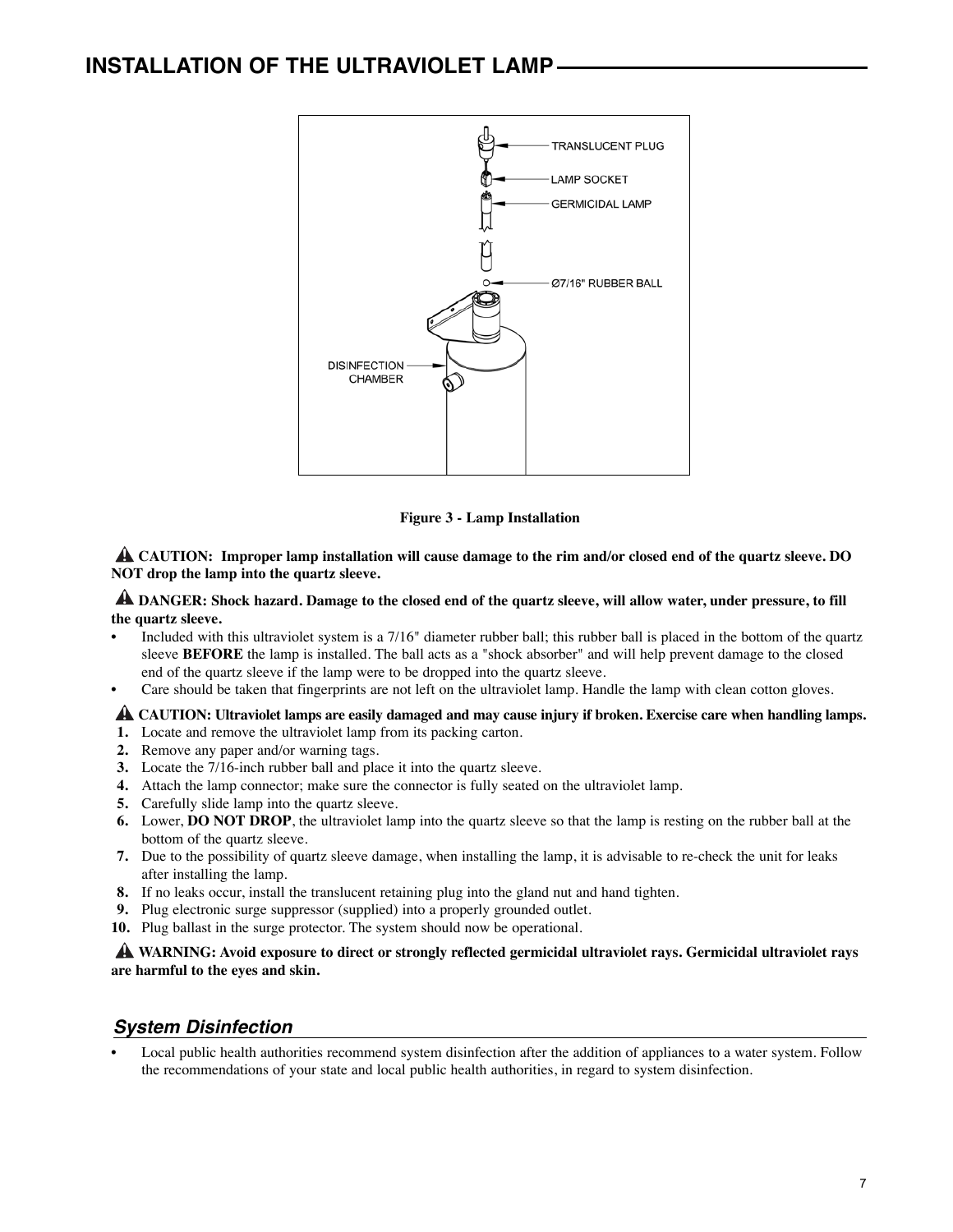## *Keys to Successful Operation*

- Establish and implement a routine inspection and maintenance schedule.
- Monitor the LED lamp status indicator (on ballast). Immediately replace failed lamp.
- To ensure proper system performance, periodic biological testing should be performed on a schedule recommended by local public health authorities.

## *Plug-In Style Ballasts*

All plug-in style ballasts supplied with **Neptune**TM units include an LED lamp status indicator. Located on the top of the ballast, the LED indicator provides positive, visual indication of the ultraviolet lamp operation.

#### **Optional Features**

- **1.** Plug-in, electronic ballast with LED lamp status indicator and audible alarm. The audible alarm alerts the user to lamp failure.
- **2.** Plug-in, electronic ballast with LED lamp status indicator, audible alarm and solenoid outlet. The audible alarm alerts the user to lamp failure. The solenoid outlet provides power for an optional solenoid valve, which will prevent the flow of water through the unit during fault conditions.

**NOTE:** These features can be tested, but doing so will activate the ballast's lamp-out protection which **MUST BE** reset before the ballast will operate.

#### **To Test:**

- **1.** Unplug the ballast and remove the lamp.
- **2.** Plug ballast back in. The lamp status LED should be OFF, the audible alarm should sound and the solenoid valve (if installed) should close. If the ballast does not operate properly, go to "**Troubleshooting**".
- **3.** Follow the Lamp-out Protection Reset instructions below.

## *Lamp-out Protection*

If the ballast (electronic versions provided with all **Neptune**TM models EXCEPT 1010, 2010 and 3010) is plugged in without a lamp connected or if the lamp fails, the ballast's lamp-out protection will switch off the ballast output circuit.

#### **To Reset:**

- **1.** Unplug the ballast, remove and reconnect the lamp. The ballast must remain unplugged for two (2) minutes to reset.
- **2.** After 2 minutes plug the ballast back into the outlet, the system should resume normal operation.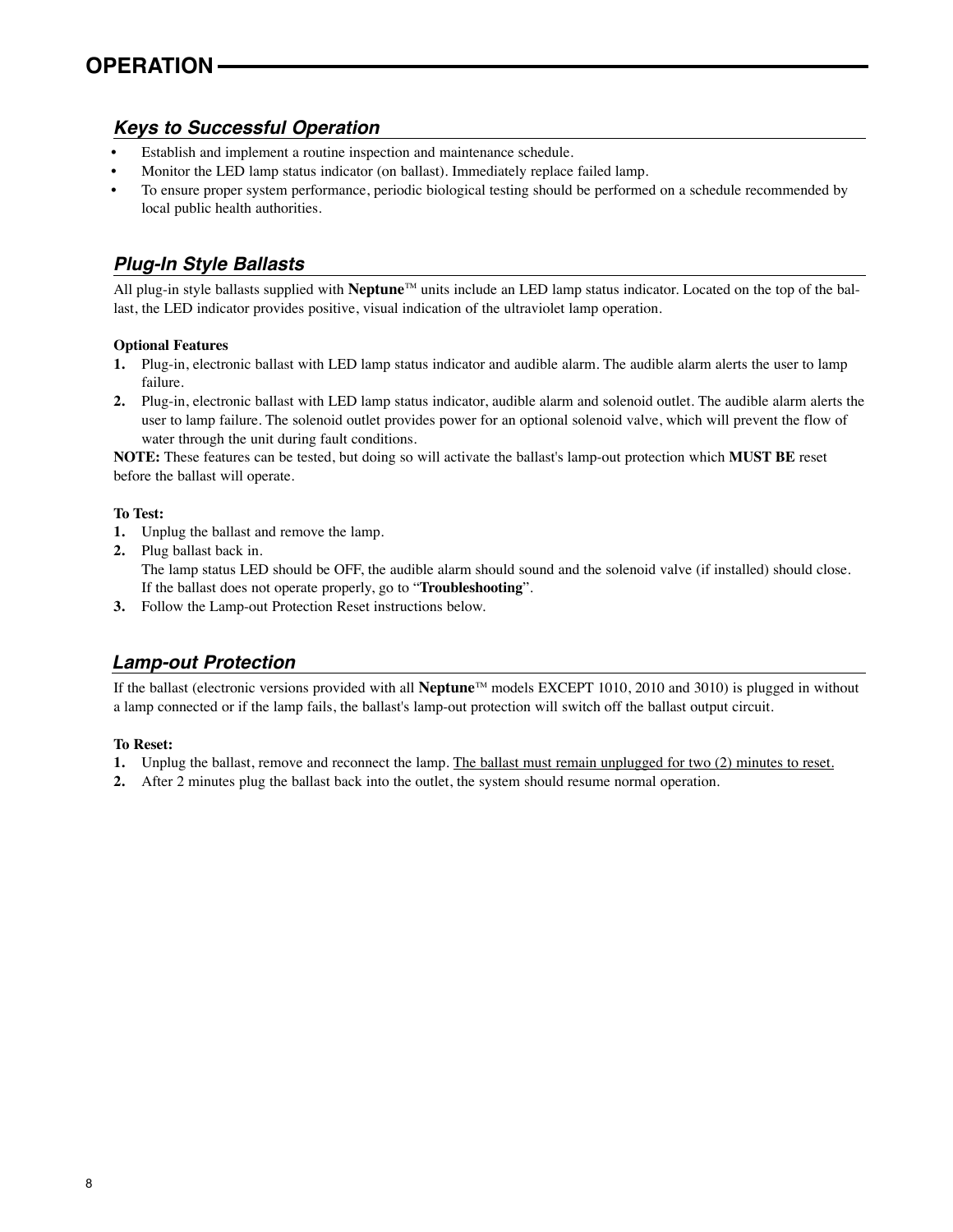- Keep a record of ultraviolet lamp replacement and service dates.
- It is recommend that the system be disinfected after a shutdown or servicing. See "System Disinfection".

## *Lamp Replacement*

**DANGER: To prevent the risk of severe or fatal electrical shock, always disconnect power before performing any !maintenance.**

## **WARNING: Avoid exposure to direct or strongly reflected germicidal ultraviolet rays. Germicidal ultraviolet rays ! are harmful to the eyes and skin.**

The germicidal ultraviolet lamp used in the **Neptune**TM has a manufacturer's rated average effective life of 9,000 hours. Lamps may operate longer than their rated effective life, but the reduction in ultraviolet output will make it impractical to use past the manufacturer's rated life. For maximum efficiency lamp replacement is recommended every 9,000 hours (approximately 12 months) of continuous operation.

## *Disposal of Mercury Added Lamps*

Germicidal ultraviolet lamps, like standard fluorescent lamps contain small amounts of mercury. Mercury added lamps should not be placed in the trash. Dispose of properly.

For further information regarding the disposal and recycling of lamps containing mercury, along with Federal and State requirements visit http://www.lamprecycle.org.

## *Quartz Sleeve Cleaning or Replacement*

- To maintain optimum ultraviolet output, the quartz sleeve must be kept clean and free of organic build-up. The quartz sleeve will require periodic cleaning; the frequency of cleaning will be determined by the quality of the water passing through the unit.
- Periodically inspect the quartz sleeve to determine the frequency of cleaning. The first inspection should be 30 days after initial start-up. If the quartz sleeve requires cleaning, shorten the inspection interval. If the quartz sleeve does not require cleaning, extend the inspection interval.

#### **DANGER: To prevent the risk of severe or fatal electrical shock, always disconnect power before performing any ! maintenance.**

- **1.** Unplug the ballast from the power outlet.
- **2.** Shut off the water supply to water purifier using the inlet and outlet shut-off valves.
- **3.** Unscrew translucent plug and remove the lamp.
- **4.** Remove static gland nut from the chamber.
- **5.** Remove the Teflon® washer and o-ring from end of quartz sleeve. Teflon® washer will sometimes remain within the static gland nut. If so, remove Teflon® washer from static gland nut.

## **CAUTION: Lamp and quartz sleeve are easily damaged. Exercise care when handling lamp and/or quartz sleeve. !**

- **6.** Carefully remove quartz sleeve from chamber. **NOTE:** Place a bucket under the unit to catch any water that may spill out when removing the quartz sleeve.
- **7.** Remove the 7/16-inch rubber ball from the quartz sleeve.
- **8.** Once the quartz sleeve is removed, clean with alcohol or a detergent. Stubborn stains usually can be removed. **NOTE:** Follow all manufacturer's instructions and precautions when handling chemicals.
- **9.** Inspect Teflon® washer, o-ring and 7/16-inch rubber ball. Do not re-use if there is any damage. Replace all damaged components.
- **10.** Re-install quartz sleeve, following the instructions provided in "**Installation of Quartz Sleeve**".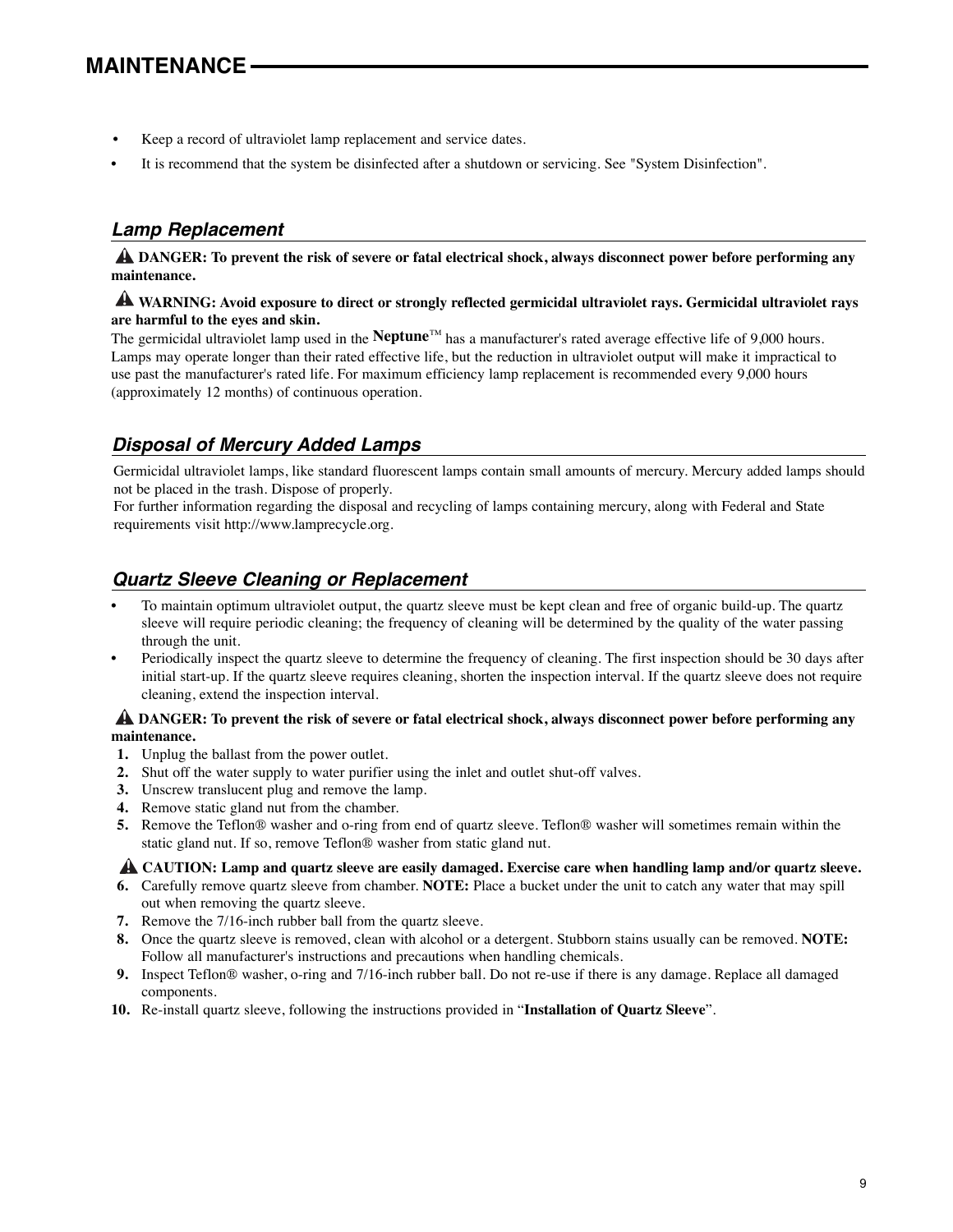# *TROUBLESHOOTING*

**! CAUTION: Always disconnect power to the water purifier, before performing any service.**



**Use personal protection equipment,** such as gloves; long sleeves with no gaps between cuffs and gloves, and ultraviolet resistant face shield, when there is a possibility of ultraviolet exposure or when troubleshooting the lamp outside of the disinfection chamber.

| <b>SITUATION</b>  | <b>RECOMMENDED ACTION</b>                                                                            |  |
|-------------------|------------------------------------------------------------------------------------------------------|--|
| Leakage           | • Verify that the gland nut is tightened properly.                                                   |  |
|                   | Verify influent water pressure 125 PSI maximum.<br>٠                                                 |  |
|                   | Carefully check quartz sleeve for possible cracks. If broken, call distributor for replacement.<br>٠ |  |
| Ultraviolet Lamp  | Check for proper socket connection.<br>$\bullet$                                                     |  |
| LED Light is Out, | • If lamp is on, replace ballast.                                                                    |  |
| Alarm Sounding    |                                                                                                      |  |
| Ultraviolet       | Check input voltage<br>٠                                                                             |  |
| Lamp is Out       | Exchange questionable lamp with a known good lamp.<br>٠                                              |  |
|                   | If good lamp lights, replace bad lamp.                                                               |  |
|                   | If the lamp does not light, verify ballast output. If ballast is bad, replace ballast.<br>٠          |  |
|                   | Ballast lamp-out protection activated. Reset ballast.<br>$\bullet$                                   |  |
| Poor              | Verify that ultraviolet lamp is operating properly.<br>٠                                             |  |
| <b>Bacterial</b>  | Replace lamp if more than 9,000 hours old.                                                           |  |
| Performance       | Confirm water quality does not exceed maximum recommended concentration levels.<br>٠                 |  |
|                   | (i.e. more turbid, higher iron content, more color, etc.)                                            |  |
|                   | Verify flow rate.                                                                                    |  |
|                   | Check the quartz sleeve condition - should be clear and clean.<br>٠                                  |  |
|                   |                                                                                                      |  |
|                   |                                                                                                      |  |

If questions still remain after completing a troubleshooting procedure, please contact your distributor or Water Treatment & Accessories.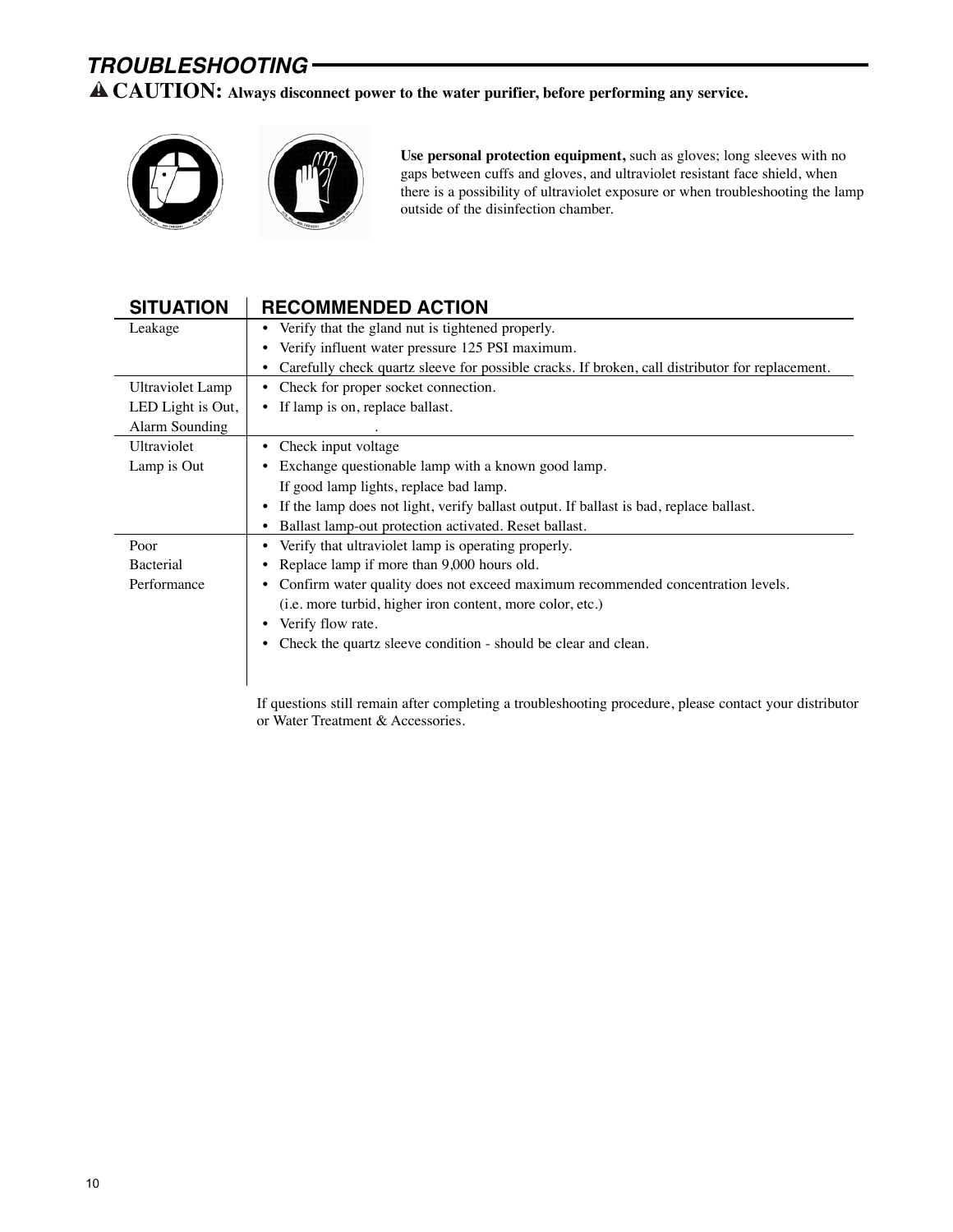# **REPLACEMENT PARTS**

Contact your supplier or Water Treatment & Accessories for available replacement parts. Replacement parts are determined by model number, please have your model number ready when ordering replacement parts.



**Figure 4 - Exploded View**